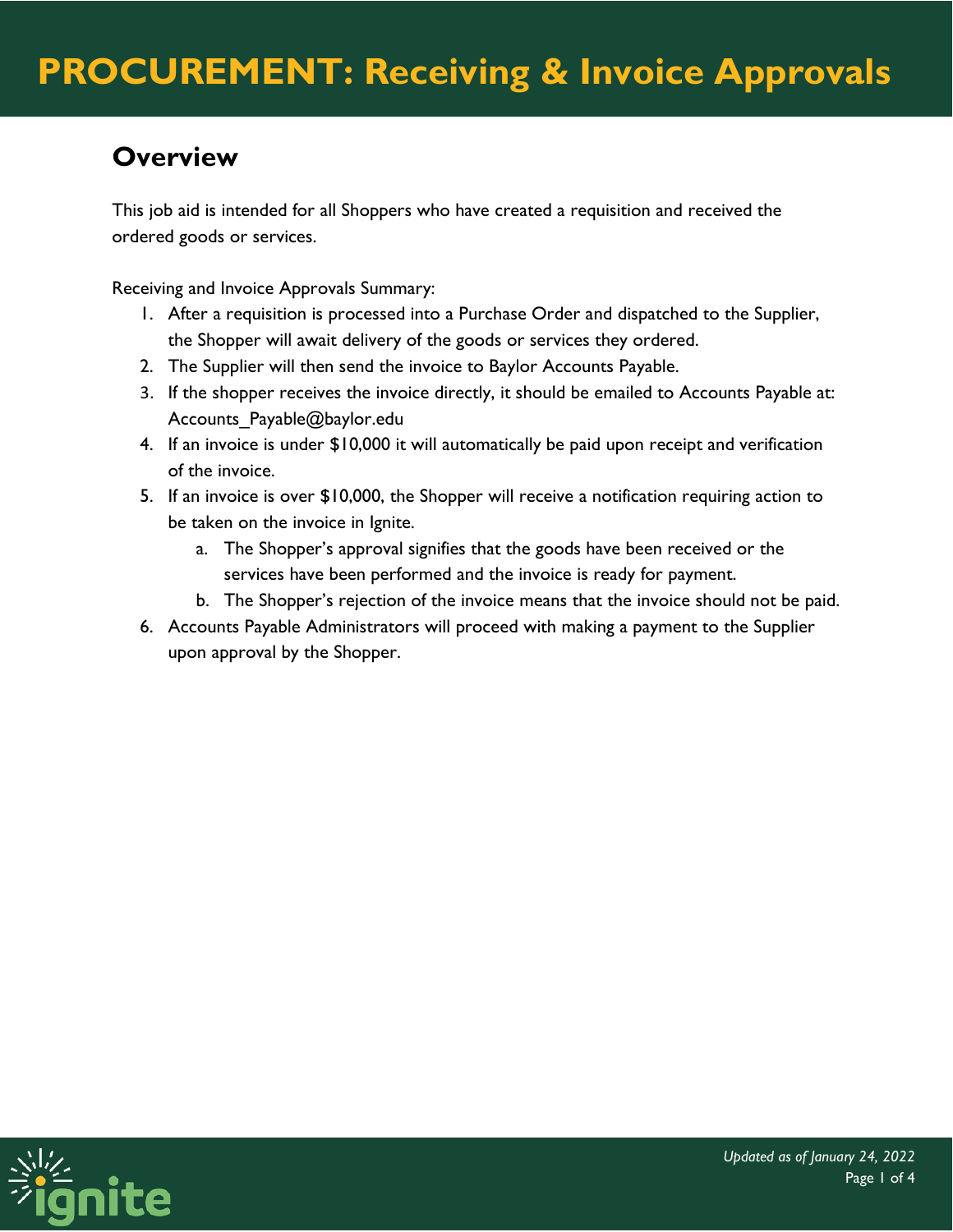## **1. Invoice Notification**

1. To see an invoice that has been sent to you for approval as a Shopper, select the **notification bell** to see all notifications.

| $\mathbf{F} = \mathbf{F} \mathbf{F} \mathbf{F}$ |           |              |                      |            | ⋔ | <b>IDENTIFY</b> |  |
|-------------------------------------------------|-----------|--------------|----------------------|------------|---|-----------------|--|
|                                                 |           |              | Good morning, Smith! |            |   |                 |  |
|                                                 | <b>Me</b> | <b>Sales</b> | Contract Management  | Projects > |   |                 |  |

2. The invoice from the supplier will appear as a notification. Click on the **invoice notification**.

| <b>Notifications</b>                                                      | Show All      |
|---------------------------------------------------------------------------|---------------|
| Search                                                                    |               |
| <b>ACTION REQUIRED</b>                                                    | 1 minute ago  |
| Approval of Invoice INVORD00000088 from Nike USA Inc (10,002.00 USD)      |               |
| Ms. Kathy Ann Gorgas<br>Approve                                           | Reject        |
| <b>FYI</b>                                                                | 4 minutes ago |
| Document (Purchase Order) ORD0000088 (Requisition REQ0000319) Implemented |               |
| Mr. Richard Edward Wright                                                 |               |

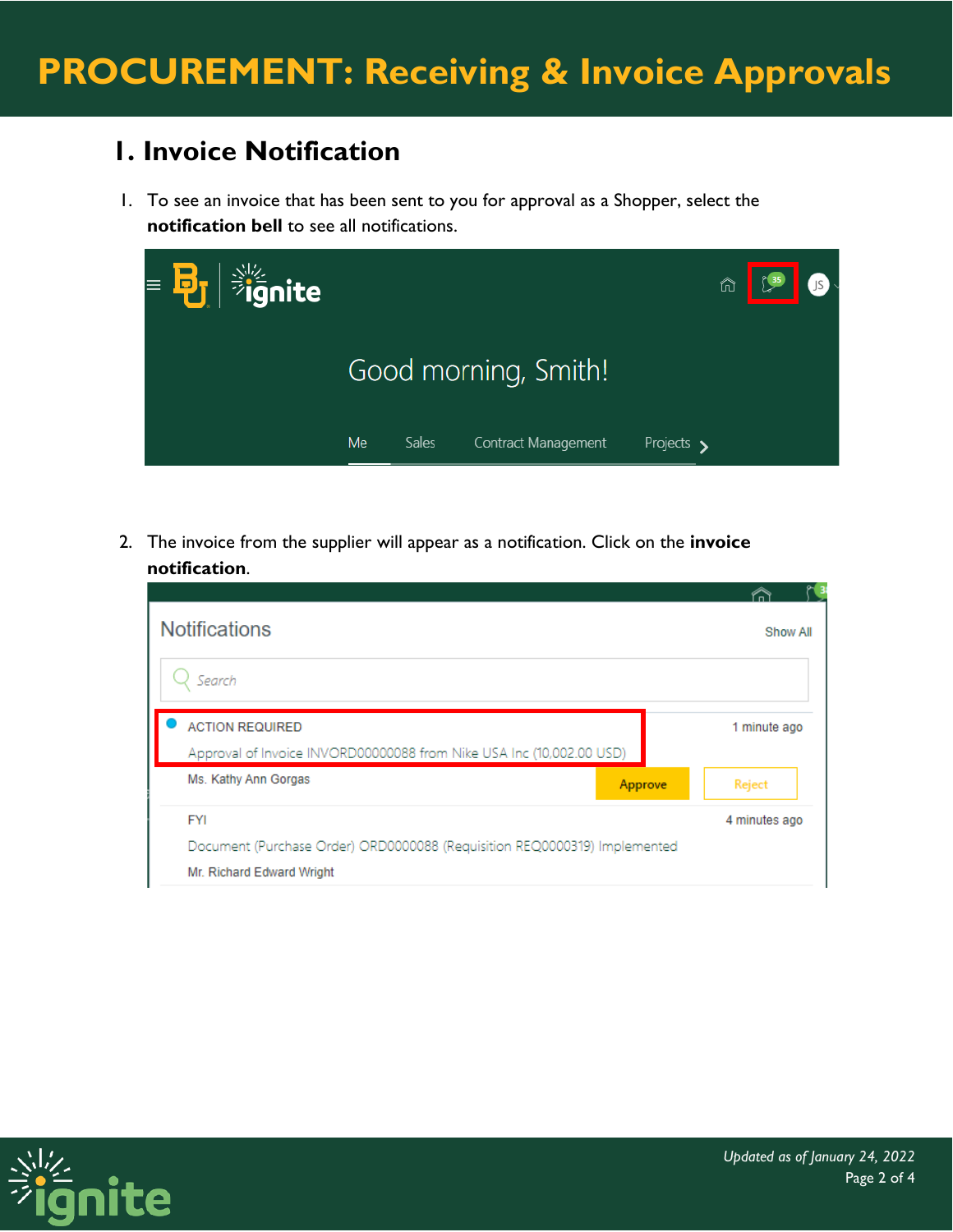## **2. Approving an Invoice**

- 1. Once you select the invoice that you need to review, choose one of the following options:
	- a. If you received the correct order, click **Approve**.

| Invoice INVORD00000088 from Nike USA Inc (10,002.00 USD) |                                                                                                      | <b>View Invoice</b><br>Actions $\blacktriangledown$ | Approve     | Reject |
|----------------------------------------------------------|------------------------------------------------------------------------------------------------------|-----------------------------------------------------|-------------|--------|
|                                                          | <b>Invoice Approval</b><br>10,002.00 USD<br><b>Nike USA Inc.</b><br><b>INVORD00000088</b><br>1/30/20 |                                                     |             |        |
|                                                          | <b>Details</b>                                                                                       |                                                     |             |        |
|                                                          |                                                                                                      | From                                                | Gorgas      |        |
|                                                          |                                                                                                      | <b>Supplier Site</b>                                | Site0000011 |        |
|                                                          |                                                                                                      | Business Unit BAYLOR                                |             |        |

b. If there is an issue with the invoice and it should not be paid, click **Reject** and provide comments as to why you are taking this action. The Shopper must contact the Supplier directly to discuss issues with their order and request a corrected invoice.

| Invoice INVORD00000088 from Nike USA Inc (10,002.00 USD) |                                                           | <b>View Invoice</b><br>Actions $\blacktriangledown$ | Reject<br>Approve |
|----------------------------------------------------------|-----------------------------------------------------------|-----------------------------------------------------|-------------------|
|                                                          | Invoice Approval<br>10,002.00 USD<br><b>Nike USA Inc.</b> |                                                     |                   |
|                                                          | <b>INVORD00000088</b><br>1/30/20                          |                                                     |                   |
|                                                          | <b>Details</b>                                            |                                                     |                   |
|                                                          |                                                           | From                                                | Gorgas            |
|                                                          |                                                           | <b>Supplier Site</b>                                | Site0000011       |
|                                                          |                                                           | <b>Business Unit</b>                                | <b>BAYLOR</b>     |